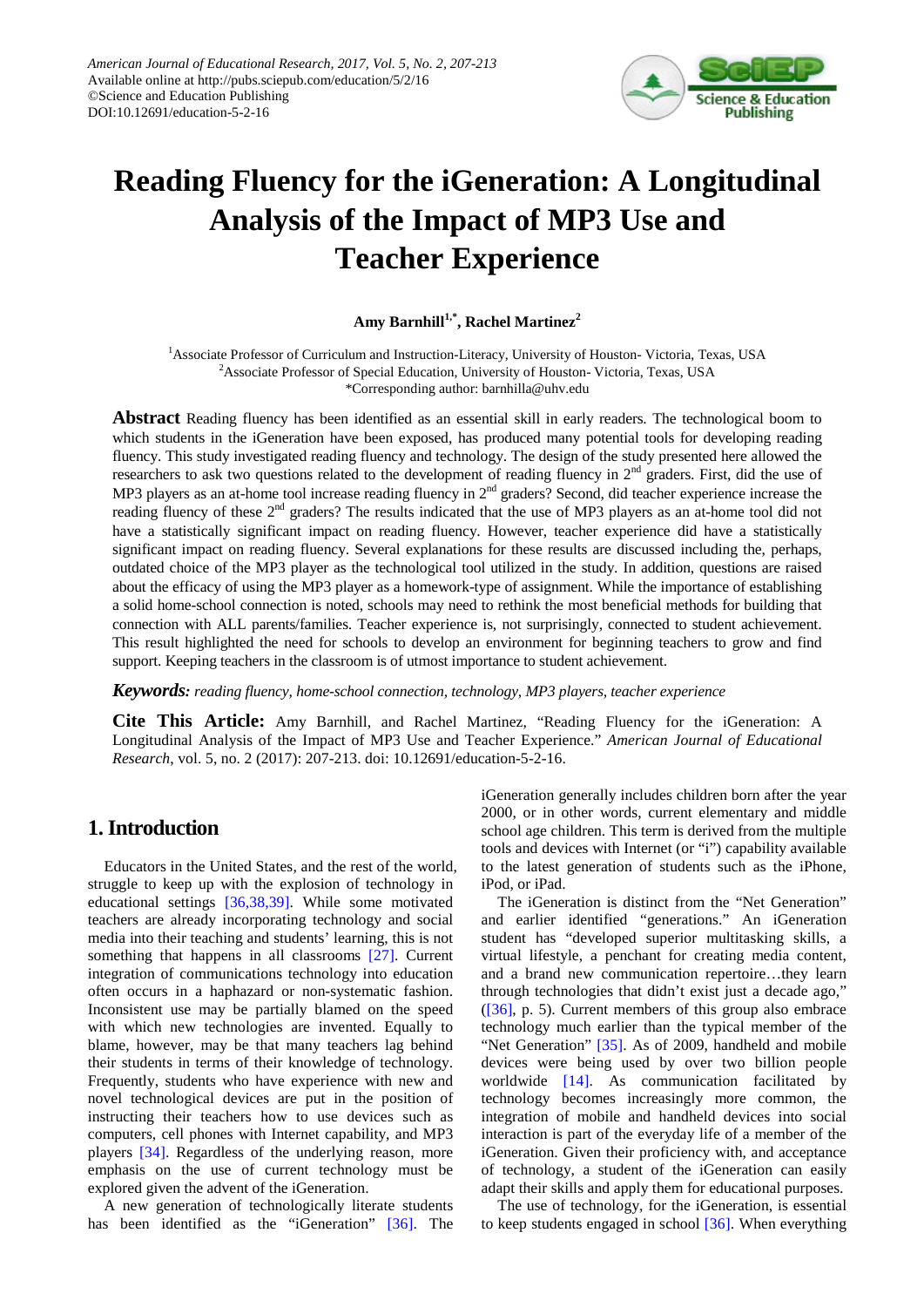outside of academics revolves around technology, its absence in the classroom renders the student's view of the educational system as antiquated and boring. Such perception leads to a reduction in both student engagement with learning and achievement of desired learning outcomes [\[5\].](#page-5-2) As always, educators must search for meaningful ways to help students connect to the content of their curriculum with current tools. Accomplishing this goal today includes augmenting the technological literacy that educators have, as well as promoting specialist-level expertise in the design of interventions that rely in whole, or in part, on the use of handheld and mobile devices such as MP3 players.

Outside of academia, the Federal government has already recognized the need for infusing classrooms with technology. President Obama's economic stimulus plan for 2009 included \$650 million targeted at boosting educational technology programs and providing families and schools with broadband capabilities [\[3\].](#page-5-3) Individual states have embraced and mirrored the national initiative with respect to the use of technology in the classroom. California replaced high school science and math textbooks with free, online versions; Michigan required public high school graduates to take an online course [\[40\].](#page-6-3)

#### **1.1. Federal Guidelines**

Educators in the United States are striving to meet even higher educational standards as a result of the federal law No Child Left Behind (NCLB) of 2001. NCLB*,* was enacted "to ensure that all children have a fair, equal, and significant opportunity to obtain a high-quality education and reach, at a minimum, proficiency on challenging State academic achievement standards and state academic assessments." (Title 1, Part A. U.S.C.§101) Embedded in this law is the goal of providing high quality, scientifically-based instruction and interventions which hold schools accountable for the progress of all students in meeting state grade level standards.

To meet its goals, NCLB set in motion several mandatory initiatives for schools.

Reading was an area of particular focus and, accordingly, NCLB requires that school districts and individual schools use effective research-based reading remediation programs so all children are reading at grade level by the end of third grade (20 U.S.C.§ 6361). As a result of NCLB, districts are in the position of implementing interventions for students who struggle in reading. Incorporating the family into the intervention process is also a component of NCLB as research shows that students who are struggling may benefit from interventions that continue when they are at home [\[28\].](#page-5-4) Therefore, focus on interventions must extend beyond the classroom and into the family home.

It is the increased accountability, standards, and focus on reading fluency that have forged an intersection for classrooms and current technology. New technology offers more tools than ever for meeting the more rigorous federal mandates that include clear guidelines for increased transparency, accountability, and productivity from teachers for the outcomes they facilitate on behalf of their technologically-literate students.

#### **1.2. Reading Fluency**

In this study, the researchers investigated a specific technological tool, MP3 players, and its uses' influence on the growth of reading fluency. As discussed earlier, NLCB identifies reading fluency as one of five pillars being advocated as essential in early reading instruction. To this end, schools are teaching and assessing reading fluency explicitly, not just as a happy result from lots of reading, but as a skill to be developed, noted, and assessed.

Reading fluency is most often defined as 1) accurate reading of connected text, 2) reading at a conversational rate, and 3) reading with appropriate phrasing, intonation, and prosody [\[2,20,32\].](#page-5-5) Beginning readers develop fluency as they hear fluent readers read aloud and then practice reading themselves. Teachers have taught reading fluency explicitly by asking students to read a passage or book over and over in order to gain more fluency. The teachers assess reading fluency by counting how many correct words a student reads from a passage or book in one minute (CWPM), which becomes the student's fluency score. It goes without saying that the process of reading the same thing over and over is monotonous for any person.

One strategy utilized over the past few decades to build fluency involves the incorporation of recorded texts. In implementing this strategy, texts were recorded on tapes or CDs. Students listened to a fluent reader reading connected, meaningful text on a cassette tape or CD while the student read along with the text. "The key to the success of this strategy is that students listen to the oral rendition of a text while reading the same text simultaneously. Research has shown that this strategy enables students to increase their comprehension, overall fluency, and word identification abilities," [\(\[29\],](#page-5-6) p.76).

For members of the iGeneration, previous employed fluency building strategies are akin to using slide rulers in place of the calculator on their cell phones to solve math problems. To keep students engaged, educators need to produce new and motivating strategies to get children practicing texts in order to build fluency that capitalize on the iGeneration's experience and self-motivation for learning with technology.

In this study, teachers incorporated handheld listening devices (MP3 players), rather than tapes or CDs, to encourage students to listen to a fluent reader. In addition, this study took the listening-while-reading intervention outside the classroom to the home where students were required to listen to the passages as a part of their weekly homework.

#### **1.3. Teaching Experience**

The introduction of MP3 players into a classroom of iGeneration students may motivate a student to listen to and practice a text repeatedly, as was suggested in a pilot study conducted by (Martinez, R. & Barnhill, A., 2013), but the use of technology alone is not the only factor influencing student achievement. Another key factor, as found in this study, is the level of teacher experience in the classroom.

Teaching effectiveness has been studied by examining many areas such as the link between teachers' scores on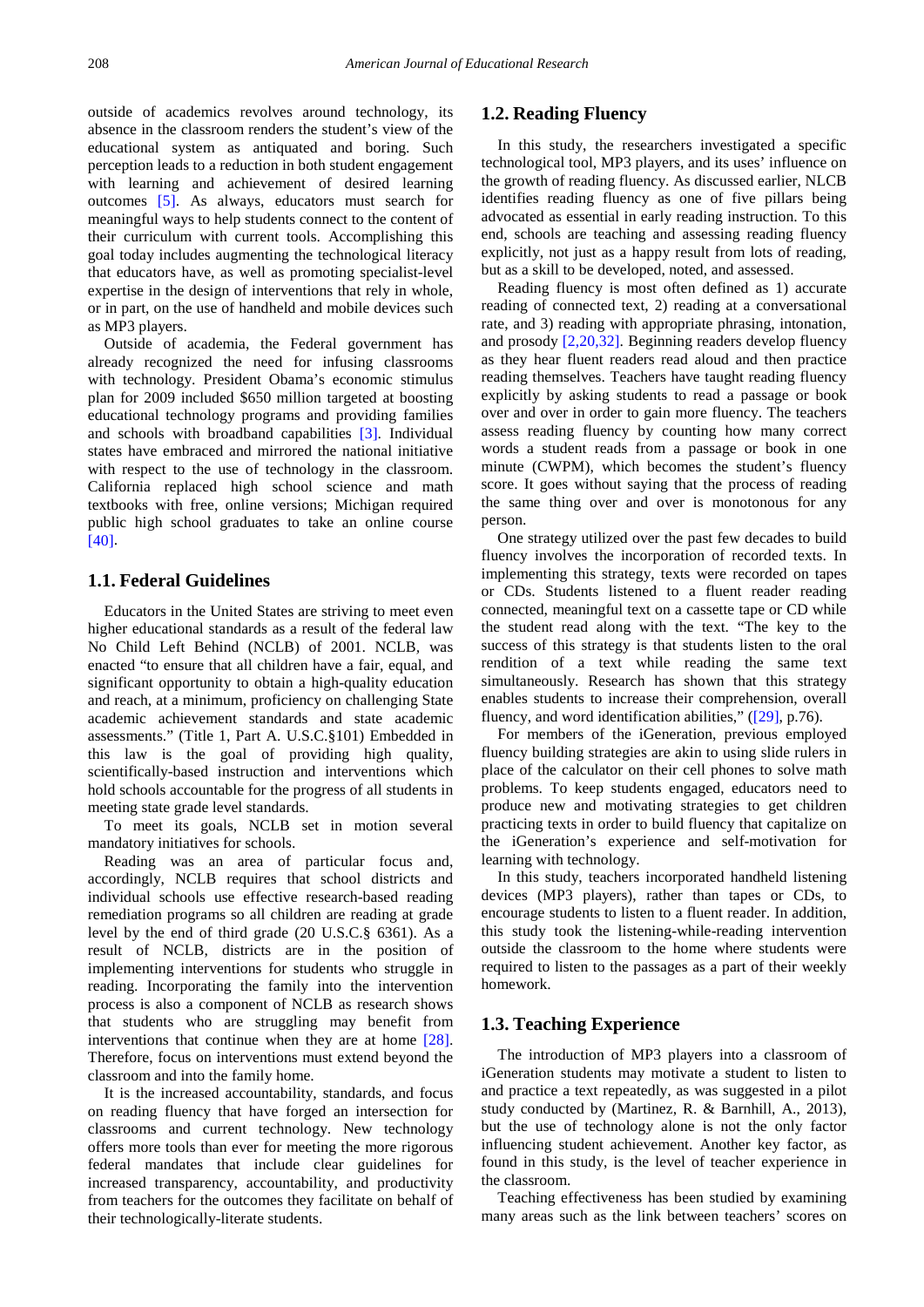certification examinations and teacher effectiveness [\[7,16\];](#page-5-7) or by examining the relationship between content knowledge (i.e. college major) and effectiveness [\[1,17\],](#page-5-8) but these results have been inconsistent. Importantly, according to Rockoff, Jacob, Kane & Staiger [\[33\],](#page-6-4) "teaching experience is perhaps the only characteristic that has consistently been found related to teacher effectiveness (p.1)". This factor has already been recognized in several ways by school administration. For example, in school districts across the nation, a teacher is awarded pay increases based on the number of years teaching. Put simply, teacher experience has become an established indicator of teacher effectiveness.

The correlation between teacher experience and effectiveness is not only recognized by research and local educators, but also by the Federal government. Teaching experience, as an indicator of assumed teaching effectiveness, and its impact on student achievement is another aspect of NCLB that has received significant attention. NCLB includes an important provision that schools must have "highly qualified" teachers in place to teach all core subjects. This decision is based on research showing the correlation between student achievement and teacher quality [\[43\].](#page-6-5) In addition to the NCLB law, more recent Federal administration initiatives include a contest titled "Race to the Top" in which states compete to earn funding from the federal government. The contest aims to inspire innovation and educational reform. One of the threads of competition is the area of annual performance evaluations for teachers and principals. The goal is to inspire new ideas and practices for evaluating educators in the hope that the evaluation process would increase teaching effectiveness. States are also asked to look at factors, other than time on the job, which might influence a teacher's effectiveness. Some school districts, as a result of "Race to the Top", have explored the idea of awarding salary increases based on teacher and student performance, not time on the jo[b \[9,25\].](#page-5-9)

As teaching effectiveness continues to be 1) an area that the federal government identifies as important to student achievement and encourages research that addresses that issue, and 2) past research suggests that the time a teacher has taught in the classroom is indicative of effectiveness [\[22,33\],](#page-5-10) and 3) because further research has shown that each additional year a teacher teaches (up to 20 years) correlates to direct positive impact on student achievement [\[7,19\],](#page-5-7) this study measured teaching effectiveness by using time on the job.

## **2. Methodology**

#### **2.1. Research Questions**

This study is influenced by a study conducted in 2011- 2012 which indicated that the use of MP3 players have the potential to positively impact reading fluency [\[4\].](#page-5-11) The results of the 2011-2012 study inspired the researchers to further explore the uses of MP3 players with a larger group of participants. The 2011-2012 study included 31 participants while this study included 63 students. In addition, the researchers decided to introduce teaching experience as another factor to investigate in this study. The research questions for the present study are: Did the use of MP3 players in a listening-while-reading method for increasing reading fluency produce a statistically significant result in  $2^{\overline{nd}}$  grade readers? Did the teaching experience of the teacher make a difference in the reading fluency of students using the MP3 players?

#### **2.2. Participants**

This study was conducted in a rural elementary school in Southeast Texas. During school year 2011-2012, approximately 63 second grade students participated in this study. These students were part of a convenience sample, since the teachers volunteered their classes to be part of the research project. The 4 second grade classroom teachers who participated in this study were women who had between 1 to 23 years of teaching experience. Two of the teachers had between 1 and 5 years of teaching experience and were classified as "new teachers". One of the "new teachers" participated in the MP3 listeningwhile-reading intervention. The "new teacher" who did not was the control. The remaining two teachers had over 20 years of teaching experience and were classified as "experienced teachers". Like their "new teacher" counterparts, one of the "experienced teachers" participated in the intervention and the other "experienced teacher" served as the control.

#### **2.3. Procedures**

Two classrooms utilized MP3 players with  $2<sup>nd</sup>$  grade students as part of the regular reading instruction by introducing the MP3 players to the students. The two intervention classroom teachers (Ms. K-experienced and Ms. L-new) then sent the devices with digitally recorded passages home with students as part of their homework. In both of the intervention classrooms every student was provided the same type-written story; the stories were changed on a weekly basis. All the students in the intervention classrooms listened to the MP3 player at home while following along on the written passage two times in a sitting, three nights a week. Teachers sent home parent signature sheets to assure homework was completed. In the control classrooms (Ms. D–experienced and Ms. H–new) students did not have access to the MP3 players and therefore, did not bring the players home.

#### **2.4. Data Analysis**

The researchers compared the growth of fluency scores as measured on the TPRI (Texas Primary Reading Inventory) between middle-of-year and end-of-year administrations of this assessment tool during the 2011- 2012 school year. The classroom teachers also administered "cold reads" of the students reading fluency two additional times during the school year, immediately prior to each of the TPRI formal assessments. "Cold reads" are reading passages that are novel to the students; the students had never seen those passages before the cold read. All of the teachers agreed on the same passages, which came from their district adopted textbooks, and used the correct words per minute procedure to get a fluency score on each student.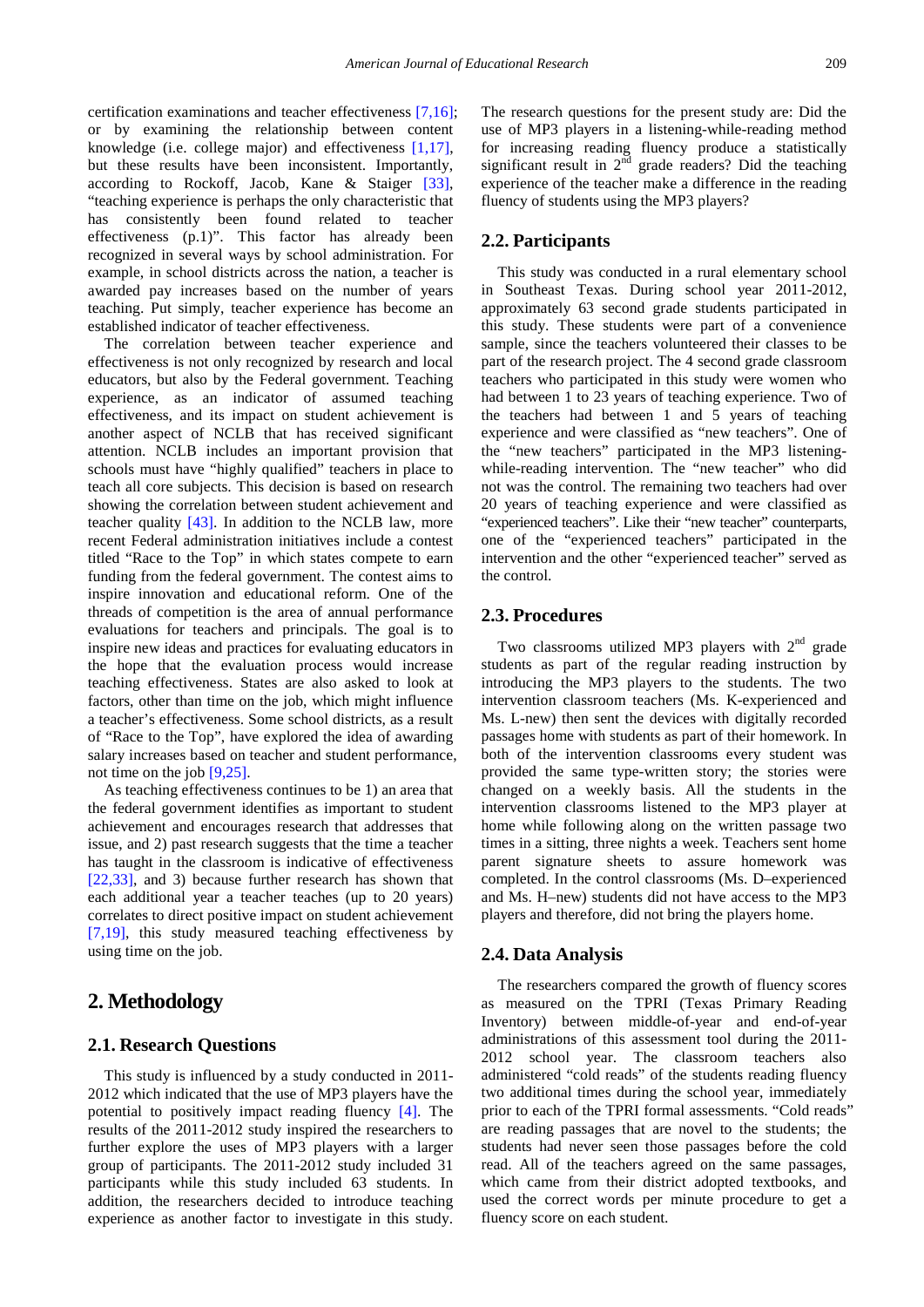## **3. Results**

To partially address the research question of whether use of MP3 recordings improved fluency scores, compared to the effect of time and teacher experience, a 2 x 2 x 4 factorial analysis of variance (ANOVA) was conducted. Data were screened for normality, collinearity effects, and homogeneity of variance assumptions; data conformed to expected parameters. This included determining if fluency scores were related to the method by which the scores were collected (TPRI vs. Cold Read). No collinearity effects for method of score collection were noted. Therefore, since the data screening revealed that TPRI scores were not statistically different from cold read scores, the analysis was based on the full set of scores for both the TPRI and the cold reads.

The between-group factor of MP3 use was coded into two levels  $(MP3$  use  $= 1$  vs. control  $= 0$ ). Teacher experience was also coded as two levels, with 5 years or less experience being coded as 0 for new, and 5 years or more being coded as 1 for experienced. Time was coded into 4 levels, with Time1 representing students' fluency scores assessed through a cold read at the middle of the year, Time 2 representing the first set of TPRI scores collected in the middle of the year, Time 3 representing a second cold read set of scores from the end of the year, and Time4 representing a second set of TPRI scores collected at the end of the term. An a priori alpha level of .05 was selected to interpret the significance of results.

The factorial ANOVA revealed a significant main effect at the .05 level for teacher experience, with F (1,  $236$ ) = 9.2, p = .003. The strength of association between teacher experience and fluency, calculated as partial eta<sup>2</sup>= .037, indicates a weak to moderate effect  $[15]$  for teacher experience. A significant main effect for time was also identified, F (3,236) = 3.2, p = .024, with partial eta<sup>2</sup> = .039. This also indicates that the effect of time on fluency, though significant at the .05 level, was weak to moderate [\[15\].](#page-5-12) In addition, no main effect for MP3 use, or any significant interaction effects, was noted. The main research hypothesis, that MP3 use would significantly improve fluency scores, was therefore rejected. The implications for these results are discussed further below. For the full list of means and standard deviations of fluency scores by MP3 use, teacher experience, and time, see [Table 1.](#page-3-0)

# **4. Discussion**

Previous research indicated that listening-while-reading increased a student's reading fluency [\[31\].](#page-6-6) This study did not support those results. The results of this study indicate that use of the MP3 players had no significant effect as an intervention for reading fluency. The methodology of this study was slightly different from traditional, yet foundational, studies published by Samuels [\[37\]](#page-6-7) and Chomsky [\[6\]](#page-5-13) that investigated the impact of repeated readings on fluency. In the current study the  $2<sup>nd</sup>$  grade students took their MP3 players and typed text home for practice. In both studies by Samuels and Chomsky, the students performed the listening-while-reading approach in a controlled, educational setting. The teacher's intention was for students to receive reinforcement of reading fluency at home. Even though the teachers required signatures from the parents to indicate completion of the homework, it is impossible to verify that the homework was being completed according to the teacher's instructions. As the students brought the MP3 players home for use, they may not have had adequate parental support using this tool. Therefore, implementation of the intervention may not have occurred which, in turn, could affect the accuracy of the results of this study.

Even though the home-school connection was not an initially intended factor to be investigated in this study, it certainly became important as the researchers analyzed the data. The home-school connection has been proven to have a significant impact on student achievement. In 2002, Anne Henderson and Karen Mapp wrote a report that looked at findings from 51 studies on the relationship between school, family and community engagement and how those connections influence student achievement. The report included overall findings that described how school, family and community partnerships can work to improve student learning. When it came to home and school connections, they found that positive relationships between the two benefited students of all economic, racial/ethnic and educational backgrounds. They note that students whose families are involved in their learning earn better grades, enroll in higher-level programs, have higher graduation rates and are more likely to enroll in postsecondary education studies. They also note that the most effective programs and interventions are those that engage families in supporting their student's learning at home.

It was made clear to the researchers, based on comparing the positive results of the initial pilot study [\[4\],](#page-5-11) that there was some disconnect between school and home setting in employing the proposed strategy. The current study included all children from grade 2 in this elementary school, good readers and poor readers. Therefore, it included all types of family situations including engaged parents and parents without either the time or knowledge to help their child. While some readers may have support from home, other readers may not be receiving the extra encouragement and practice. This could have been one reason for the insignificant result in the current study regarding the use of MP3 players and reading fluency.

**Table 1. Fluency scores by teacher experience, MP3 use, and time**

<span id="page-3-0"></span>

|             |         |                  | Time1       | Time <sub>2</sub> | Time3       | Time4       |
|-------------|---------|------------------|-------------|-------------------|-------------|-------------|
| Experience  | MP3     | $\boldsymbol{n}$ | (SD)<br>М   | (SD)<br>М         | (SD)<br>М   | $M$ (SD)    |
| Experienced | Control | 15               | 90.3(16.9)  | 84.9(20.6)        | 93.1 (22.9) | 94.1 (21.9) |
| New         | Control | 18               | 101.6(25.9) | 91.7(28.3)        | 106.2(23.3) | 98.4 (27.9) |
| Experienced | MP3     | 14               | 85.1 (24.3) | 77.4(24.7)        | 89.9 (28.2) | 86.3(28.8)  |
| New         | MP3     | 16               | 80.5(23.6)  | 92.9(24.4)        | 108.0(26.0) | 98.4 (24.8) |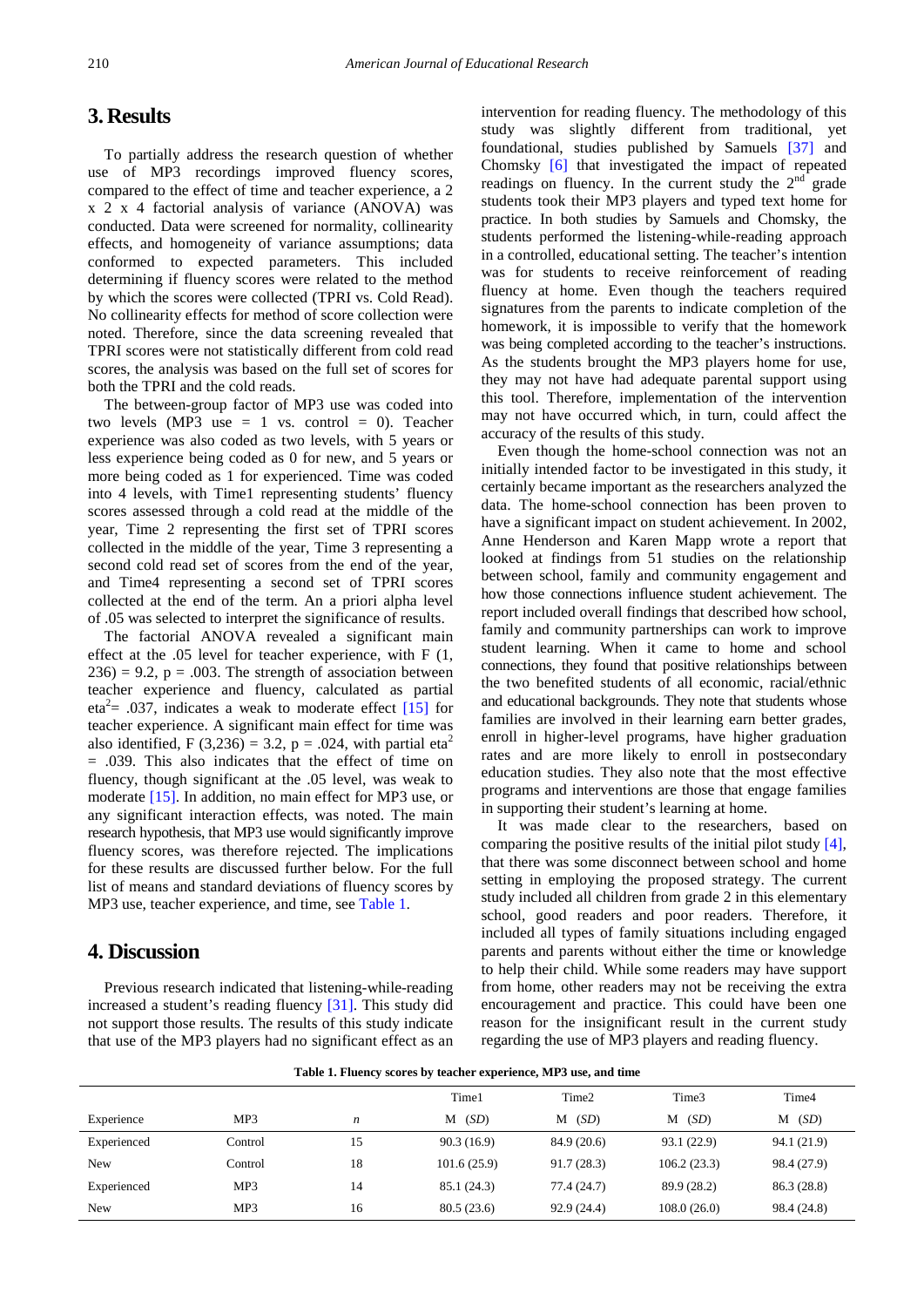There is an inherent difficulty in monitoring work completed at home. Many of the studies that recommend homework as a means of increasing student achievement depend on students or parents to tell the researchers how much homework they complete [\[11\].](#page-5-14) Some of the difficulty in monitoring homework completion can be attributed to an inconsistent estimate on the amount of time spent on homework. It was observed by Cooper, et al. that what a parent reported as time spent on homework completion was uncorrelated with the student self reported time spent on homework. It is even more revealing to note that when Cooper, et al. looked at studies in which the time spent on homework was reported by students, and then compared them with studies where time spent on homework was reported by their parents, the results were that there was no consistent measurable gain on student performance. In other words, regardless of the amount of time spent on homework (as reported by parents or reported by students) there did not appear to be an increase in student performance on tasks. So, while schools may hope to foster a home school connection through homework completion, student time logs or the like, that may not be the best way to actually increase the family connection or student achievement. Schools might consider instead, increasing family engagement in a student's learning by having sponsored events at school where families and students work together on the campus. The home-school connection has been, and continues to be, an unsolved problem for schools. If schools can figure out how to engage ALL parents from all walks of life in their child's education, many children would benefit academically.

The results of this study also add to the literature regarding student use of technology in the classroom and at home [\[41\].](#page-6-8) Perhaps not all students in the iGeneration will be motivated to use any kind of technology. The iGeneration, "values change, as evidenced by how they flock to any new innovation at lightning speed. Remember, this is the generation that took YouTube from zero to 50 million in a single year," [\(\[36\],](#page-6-0) p.48). These students crave newness and change. A possible explanation for the insignificant effect of the chosen technology is that the MP3 players used during this study were not quite as "flashy" as newer touch-screen smart mobile devices, and students were not motivated to use an "older" form of technology. Additionally, these students had participated in the pilot study the previous year in which they participated in a very similar listening-while-reading intervention with MP3 players. The use of the MP3 players was not new to these students. The luster of using this new strategy might have worn off for both students and parents.

Additionally, the results of this study indicate that teaching experience is very important to a student's reading fluency achievement. In fact, teaching experience was more influential to the growth of students' reading fluency scores than the listening-while-reading MP3 intervention. These results add to current research addressing teaching effectiveness [\[22,33\].](#page-5-10) Teaching experience, or number of years teaching, is a valid measure of a teacher's effectiveness, as shown by the correlation between number of years teaching and growth in reading fluency in this study. Even though this

measurement criterion is not particularly innovative, it is accurate. Future policy makers should not disregard a measure that has been proven to work while searching for methods to supplement the overall picture of each teacher's effectiveness.

Finally, while the current study did increase participants compared to the pilot study, 63 participants from one elementary school is not enough to make true, generalized conclusions. The researchers recognize that this was a limit of the study. However, the study did achieve its purpose of allowing the researchers to explore factors related to increasing reading fluency in young children.

#### **4.1. Educational Implications**

Technology as a tool to improve student performance has been shown to have inconsistent results [\[27,42,44\].](#page-5-0) One suggested reason for the lack of consistent results is that technology changes rapidly and thus teachers have not been taught to use the technological devices effectively. Another reason is that lack of consistent use by students may contribute to the failure to demonstrate measurable gains [\[27\].](#page-5-0) The latter reason may have affected the results in this study. In this study, students used the devices throughout the week while at home; however, they were not used at school. As previously discussed, this fact makes it difficult to verify that they were used as intended. It is important for schools to have a plan in place when introducing technology to students that incorporates teacher training on the use of devices, that stays innovative with new technology, and that has students consistently use the technology in an environment where they can have knowledgeable feedback.

With regard to our findings about the impact of teacher experience in the classroom, educators should make teacher retention, development, and growth a priority. Jumping into a classroom and being expected to master classroom management, curriculum, administration, parents, etc. is a huge task. Richard Ingersoll [\[21\],](#page-5-15) working with the National Commission on Teaching and America's Future (NCTAF), has noted that keeping new teachers in the field long enough for them to develop the skills to become 'experienced' teachers should be a primary concern for everyone. Recognizing this difficulty, most school districts now provide a mentoring program for new teachers to provide support in their first few years of teaching. The Texas Legislature has followed this line of thinking as evidenced by their emphasis on mentoring teachers (19 TAC Chapter 153, § BB). This policy has also received financial encouragement by creating a grant to Texas school districts that participate in a beginning teacher mentoring program (Texas Education Code, §21.458). While the type of support may differ from state to state and district to district, the goal is the same – to support new teachers as they spend time in the classroom developing their expertise.

## **5. Conclusion**

Educators have always struggled with the problem of extending learning beyond the classroom walls. Even though the teachers and researchers expected the students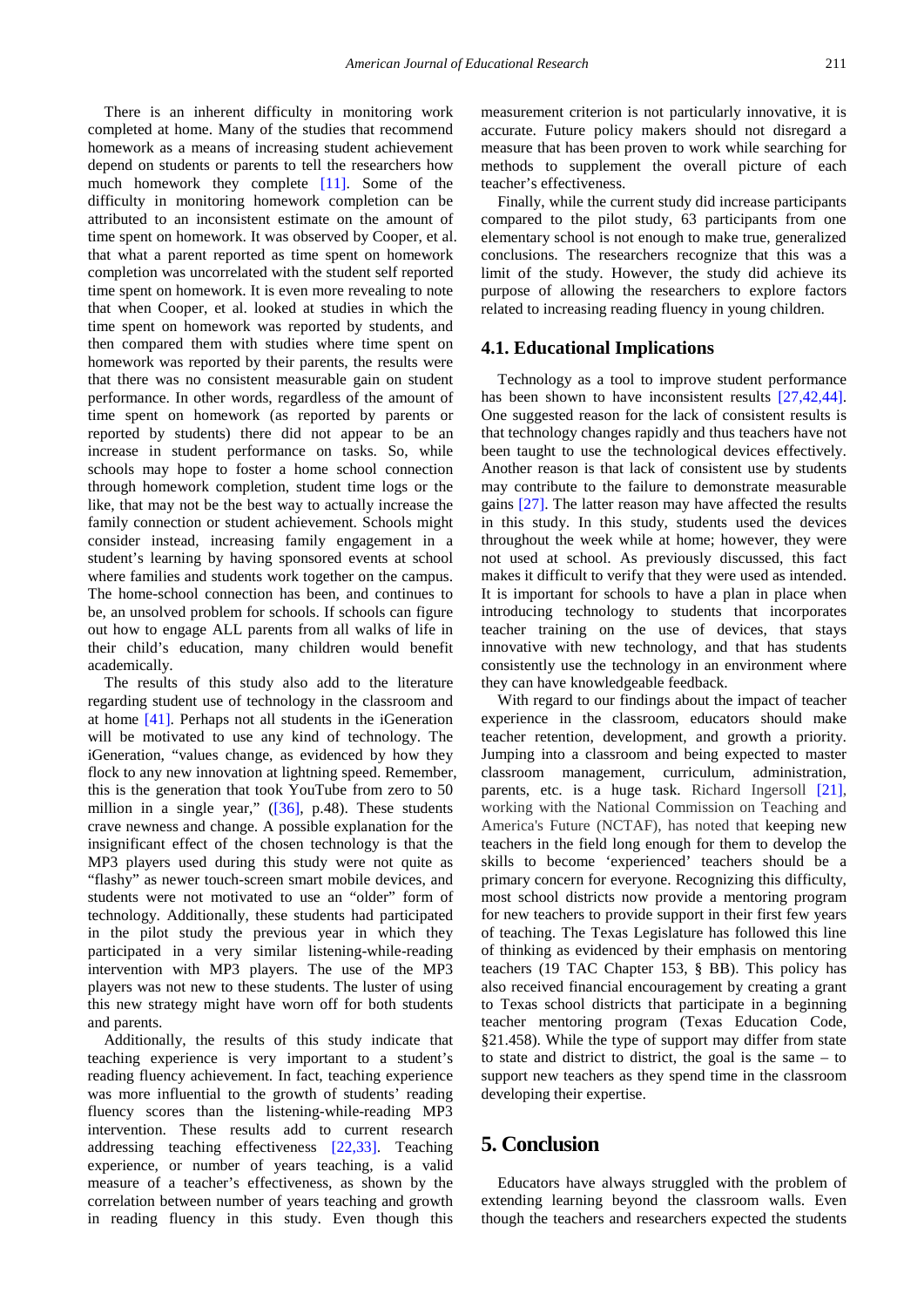to jump at the chance to bring MP3 players home and, therefore, motivate the students to complete their homework, the results of the study did not support that hypothesis. Teachers should keep in mind the importance of the home situation of each individual child in their classroom as sending technology home to complete homework may not be embraced by parents for one reason or another. If the homework is not truly being completed according to the established protocols, academic progress can be slowed.

Additionally, prior research indicates that in order to reach students of the iGeneration, teachers must understand how this class of student thinks and learns. "Newness" is an important component of what motivates these students. A suggestion to incorporate newness and motivate current students might be to ask students to demonstrate or teach a new technology tool. Further, if the students and parents have some input into the technology tool employed, perhaps they will be motivated to consistently use it in the classroom and at home.

An additional result of this study provides yet more research supporting the value of teacher experience. The study results suggest that an experienced classroom teacher cannot be replaced by technology. However, in searching for ways to improve the effectiveness of all teachers, regardless of experience, the use of technology may not be dismissed, lest we risk losing the iGeneration. Some teachers may have tried to ignore the technology boom, but should now realize that they must adapt or lose their students. It is not essential to stay ahead of technology trends as that is nearly impossible for educators who are (or are not) naturally inclined to use current technology in their classrooms, but educators must stay current with what their students are doing. Ignoring the benefit of using current technology as a means to engage students and motivate them towards more participation in their education is tantamount to saying, "why do we need to write on paper when these stone tablets are working just fine?"

## **References**

- <span id="page-5-8"></span>[1] Aaronson, D., Barrow, L. & Sander, W. (2007). Teachers and student achievement in the Chicago public high schools. *Journal of Labor Economics.* 25(1). pp. 95-135.
- <span id="page-5-5"></span>[2] Allington, R. L. (2006). Fluency: Still waiting after all these years. In S. J. Samuels & A. E. Farstrup (Eds.), *What research has to say about fluency instruction* (pp. 94-105). Newark, DE: International Reading Association.
- <span id="page-5-3"></span>[3] Ash, K. (2008, December 23). Obama links ed tech to economic growth. *Education Week's Digital Directions*. Retrieved from http://www.edweek.org/dd/articles/2008/12/23/03obamareaction\_ web.h02.html.
- <span id="page-5-11"></span>[4] Martinez, R. (Director) & Barnhill, A. (2013, August 6). Reading Fluency in the iGeneration: A Study of MP3 Use and Teacher Experience. *18th European Conference on Reading*. Lecture conducted from , Jönköping, Sweden.
- <span id="page-5-2"></span>[5] Chen, Y-F., Liu, C-C., Yu, M-H., Chang, S-B., Lu, Y-C., Chan, T-W. (2005). Elementary science classroom learning with wireless response devices- Implementing active and experiential learning. *IEEE International Workshop Wireless and Mobile Technologies in Education, proceedings; November 28-30.* (pp. 96-103).
- <span id="page-5-13"></span>[6] Chomsky, C. (1976). After decoding: What? *Language Arts*, 53(3), 288-96, 314.
- <span id="page-5-7"></span>[7] Clotfelter, C.T., Ladd, H.F., Vigdor, J.L. (2006). Teacher-Student matching and the assessment of teacher effectiveness. *Journal of Human Resources*. 41(4). pp. 778-820.
- [8] Clotfelter, C.T., Ladd, H.F., Vigdor, J.L. (2007). How and why do teacher credentials matter for student achievement? NBER Working Paper 12828.
- <span id="page-5-9"></span>[9] Coggshall, J.G., Rasmussen, C., Colton, A. (2012). Generating teaching effectiveness: The role of job-embedded professional learning in teacher evaluation. Research & policy brief. National Comprehensive Center for Teacher Quality, 36 pp. Retrieved from http://www.tqsource.org/publications/GeneratingTeachingEffectiv eness.pdf.
- [10] Commissioner's Rules Concerning Professional Development of 2007, 19 Texas Commissioners Rules, Chapter 153, § BB (Amended 2010).
- <span id="page-5-14"></span>[11] Cooper, H., Robinson, J.C., Patall, E.A. (2006). Does homework improve academic achievement? A synthesis of research, 1987- 2003. *Review of Educational Research*. 76(1). pp. 1-62.
- [12] Demetriou, A., Mouyi, A., Spanoudis, G. (2010). The development of mental processing. In W.F. Overton, & R.M. Lerner (Eds.), *The handbook of life-span development*. London:Wiley.
- [13] Demetriou, A. (1998). Cognitive development. In A. Demetriou, W. Doise, & C. F. M. Van Lieshout (Eds.), *Life-span developmental psychology* (pp. 179-269). London: Wiley.
- <span id="page-5-1"></span>[14] Economides, A.A., Grousopoulou, A. (2009). Students' thoughts about the importance of their mobile devices' features and services. *Telematics and Informatics,* 26*,* 57-84.
- <span id="page-5-12"></span>[15] Erford, B. (Ed.). (2008). *Research & evaluation in counseling*. Boston, MA: Houghton Mifflin Company.
- [16] Goldhaber D. (2007) Everyone's doing it, but what does teacher testing tell us about teacher effectiveness? *Journal of Human Resources.* 42(4). pp.765-794.
- [17] Goldhaber, D., Brewer, D. (1997) Why don't schools and teachers seem to matter? Assessing the impact of unobservables on educational productivity. *Journal of Human Resources*. 32(3). pp. 505-523.
- [18] Henderson, A. T., Mapp, K. L. (2002). *A new wave of evidence: The impact of school, family and community connections on student achievement* (Research Synthesis). Austin, TX: National Center for Family &Community Connections with Schools.
- [19] Huang, F.L. (2009). *Is Experience the Best Teacher? A Multilevel Analysis of Teacher Qualifications and Academic Achievement in Low Performing Schools.* Paper presented at the Annual Meeting of the American Educational Research Association. San Diego, CA. April 2009.
- [20] Hudson, R.F., Mercer, C.D., Lane, H.B. (2000). *Exploring fluency: A paradigmatic overview.* Unpublished manuscript. University of Florida, Gainesville. Retrieved from http://www.fcrr.org/science/pdf/torgesen/DIBELS\_summit\_keyno te.pdf.
- <span id="page-5-15"></span>[21] Ingersoll, R. (2010). *Who will teach? Experience matters.* National Commission on Teaching and America's Future. 44 pp. Retrieved from http://nctaf.org/wp-content/uploads/2012/01/NCTAF-Who-Will-Teach-Experience-Matters-2010-Report.pdf.
- <span id="page-5-10"></span>[22] Kane, T.J., Rockoff, J.E., Staiger, D.O. (2008). What does certification tell us about teacher effectiveness? Evidence from New York City. *Economics of Education Review.* 27(6), pp. 615-631.
- [23] <Authors>. (XXXX) *The International Journal of Technology*, *Knowledge and Society.*
- [24] Mentors Act of 2006, Texas Education Code, §21.458 (2006).
- [25] Miles, F. Mike (2012). *Teacher compensation based on effectiveness: The Harrison (CO) school district's pay-for-performance plan*. Thomas B. Fordham Institute. 42 pp. Retrieved from http://edexcellencemedia.net/Ohio/FORINSTeacherCompensation ReportHRa.pdf.
- [26] No Child Left Behind Act of 2001, P.L. 107-110.
- <span id="page-5-0"></span>[27] Norris, C., Soloway, E., Sullivan, T. (2002). Examining 25 years of technology in U.S. education. *Communications of the ACM.*  45(8), pp. 15-18.
- <span id="page-5-4"></span>[28] O'Shaughnessy, T.E., Lane, K.L., Gresham, F.M., Beebe-Frankenberger, M.E. (2003). Children placed at risk for learning and behavioral difficulties: Implementing a school-wide system of early identification and intervention. *Remedial and Special Education, 24*(1), 27-35.
- <span id="page-5-6"></span>[29] Opitz, M., Rasinski, T. (2008). *Good-bye Round Robin: 25 Effective Oral Reading Strategies*. Portsmouth, NH: Heinemann.